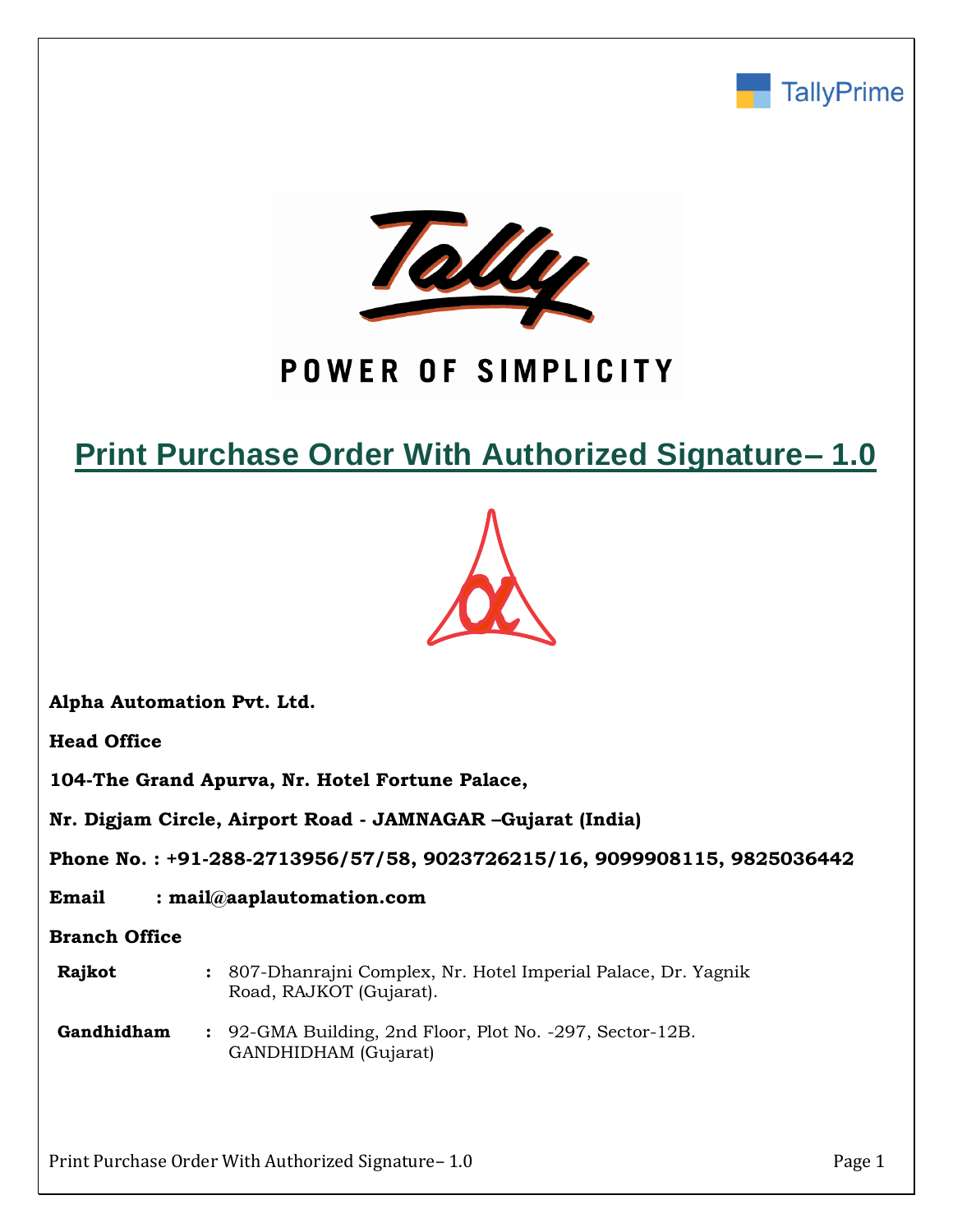

© 2020 Alpha Automation Pvt. Ltd. All rights reserved.

Tally, Tally 9, Tally9, Tally.ERP, Tally.ERP 9, Shoper, Shoper 9, Shoper POS, Shoper HO, Shoper 9 POS, Shoper 9 HO, TallyDeveloper, Tally.Server 9, Tally Developer, Tally. Developer 9, Tally.NET, Tally Development Environment, TallyPrime, TallyPrimeDeveloper, TallyPrime Server, Tally Extender, Tally Integrator, Tally Integrated Network, Tally Service Partner, TallyAcademy & Power of Simplicity are either registered trademarks or trademarks of Tally Solutions Pvt. Ltd. in India and/or other countries. All other trademarks are properties of their respective owners.

Version: Alpha Automation Pvt. Ltd. / Print Purchase Order With Authorized Signature/1.0/ Oct-2020

Print Purchase Order With Authorized Signature– 1.0 **Prince 2** Page 2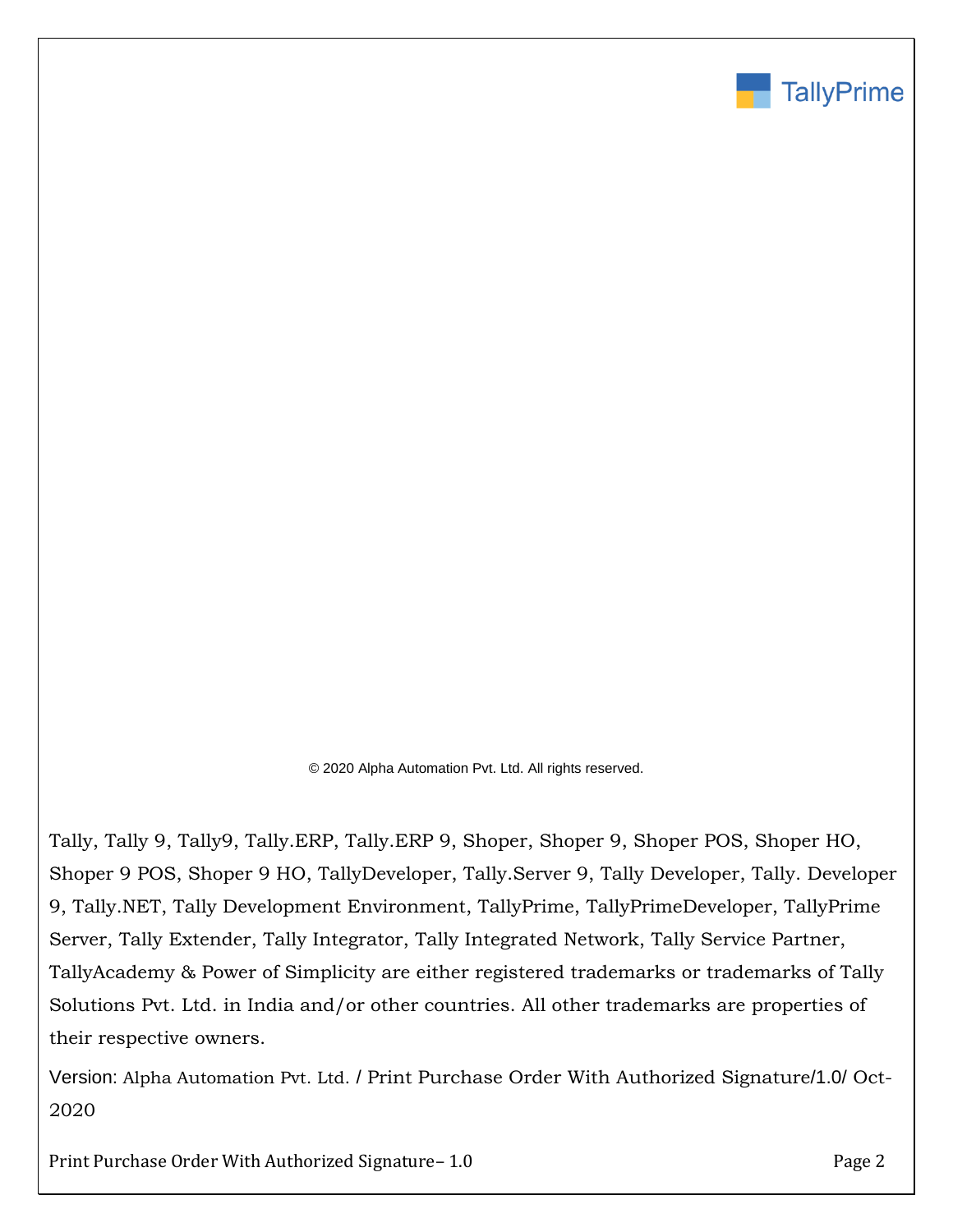

# **Print Purchase Order With Authorized Signature–**

# **1.0**

# **Introduction**

This add-on facilitates the user to print Purchase Order with Pre-Inserted Authorized Signature.

## **Benefits**

• User gets Facility to print Sign in Particular Voucher.

# **What's New?**

• Compatible with TallyPrime

**Important!** Take back up of your company data before activating the Add-on.

Once you try/purchase an Add-on, follow the steps below to configure the Add-on and use it.

## **Installation**

- 1. Copy the TCP file in TallyPrime Folder.
- 2. Gateway of Tally  $\rightarrow$  F1 (Help) $\rightarrow$  TDL & Add-on  $\rightarrow$  F4 (Manage Local TDL)  $\rightarrow$  Select Yes in Load TDL on Startup and give the file name of TCP File. After pressing the Enter Key will show TDL Status which should be as Loaded.

### **System requirements:**

No additional hardware / software infrastructure is required for executing and operation this applications module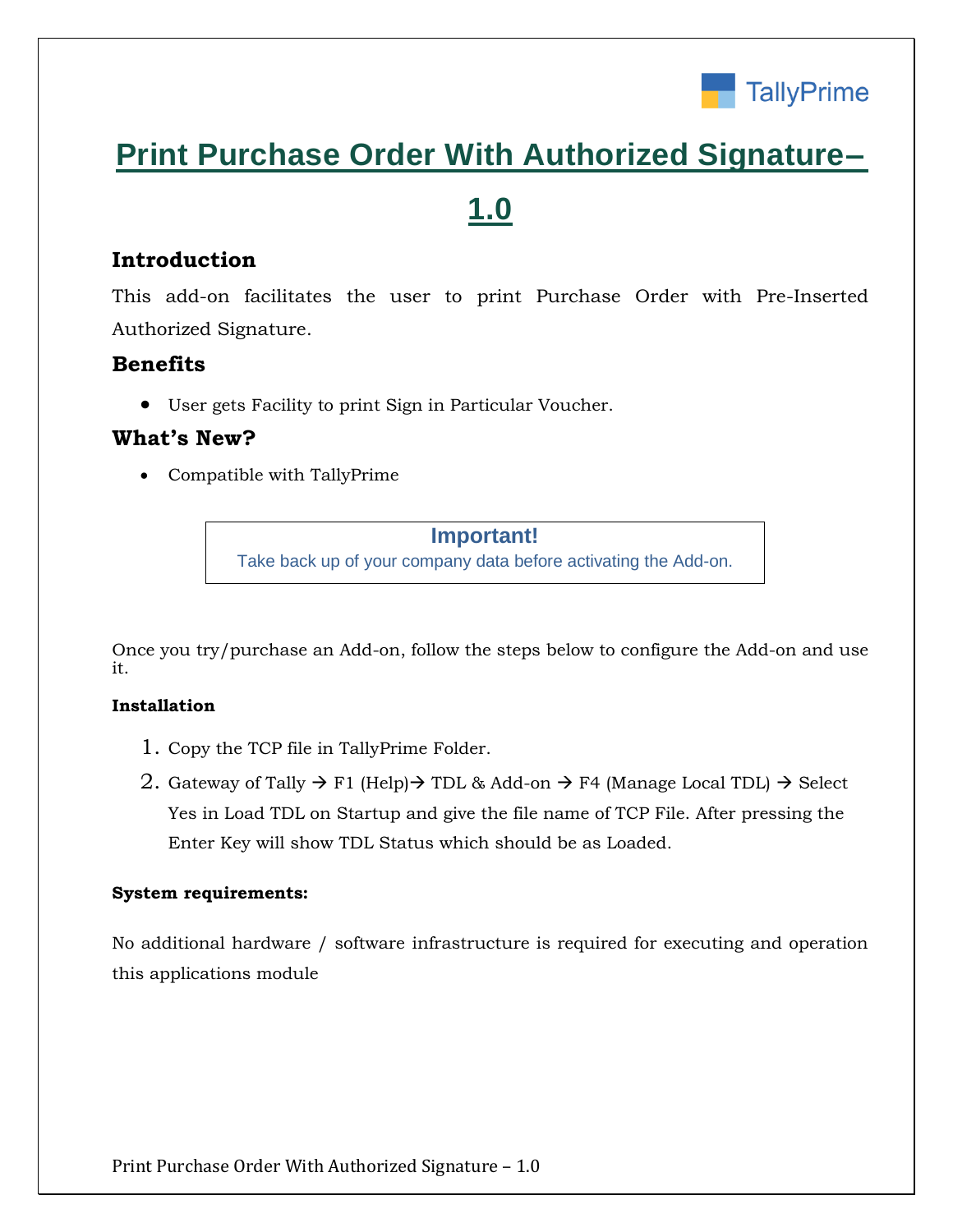

### **1. Activate the Add-on.**

### *For TallyPrime Release 1.0*

Go to **Gateway of Tally** → **F1: Help** → **TDL & Add-On** → **F6: Add-On Features**. Alternatively, you may press **CTRL + ALT + T** from any menu to open TDL Management report and then press **F6: Add-On Features**

Set "**Yes**" to the option "**Print Authorized Sign in Purchase Order**?"

| <b>Add-On Features</b>                       |          |
|----------------------------------------------|----------|
| Print Authorised Sign in Purchase Order? Yes |          |
|                                              |          |
|                                              |          |
|                                              |          |
|                                              |          |
|                                              |          |
|                                              |          |
|                                              |          |
|                                              |          |
|                                              |          |
|                                              |          |
|                                              | Accept ? |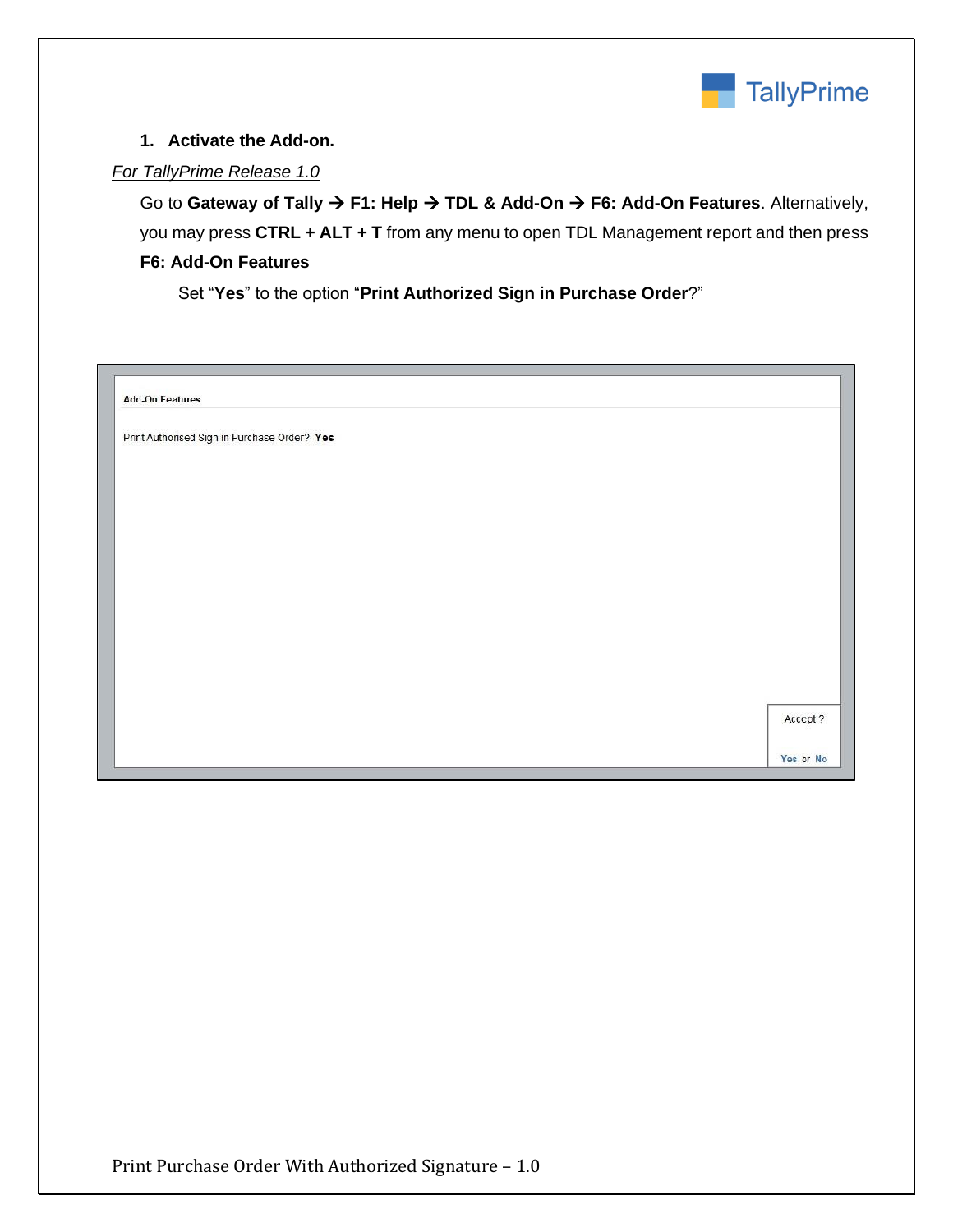

### **Detailed User Guide:**

**1)** Save your Scan copy of Authorized Signature with Name "signpo.jpg" in your default tally folder. Size of jpg should be 80 x 40 pixel only.

## **2) Go to Gateway of Tally → Voucher Type → Alter Purchase Order Voucher Type.**

Set "Yes" to "Print with Signature ?"

| <b>Voucher Type Alteration</b>                                                                                                                           |                                  | <b>Smart Solutions</b>                                                     |                      |  |  |  |  |
|----------------------------------------------------------------------------------------------------------------------------------------------------------|----------------------------------|----------------------------------------------------------------------------|----------------------|--|--|--|--|
| : Purchase Order<br>Name<br>(alias)<br>ž.                                                                                                                |                                  |                                                                            |                      |  |  |  |  |
| General<br>Select type of voucher<br>Abbreviation                                                                                                        | : Purchase Order<br>: Purc Order | Printing<br>Print voucher after saving<br>: No<br>Print Signature<br>? Yes | <b>Name of Class</b> |  |  |  |  |
| Activate this Voucher Type<br>Method of voucher numbering<br>Use advanced configuration                                                                  | : Yes<br>: Automatic<br>: No     | Default jurisdiction<br>t,                                                 |                      |  |  |  |  |
| Use effective dates for vouchers<br>Allow zero-valued transactions<br>Make this voucher type as 'Optional' by default : No<br>Allow narration in voucher | : No<br>: No<br>: Yes            | Set/alter declaration<br>: No                                              |                      |  |  |  |  |
| Enable default accounting allocations                                                                                                                    | : No                             |                                                                            |                      |  |  |  |  |
|                                                                                                                                                          |                                  |                                                                            |                      |  |  |  |  |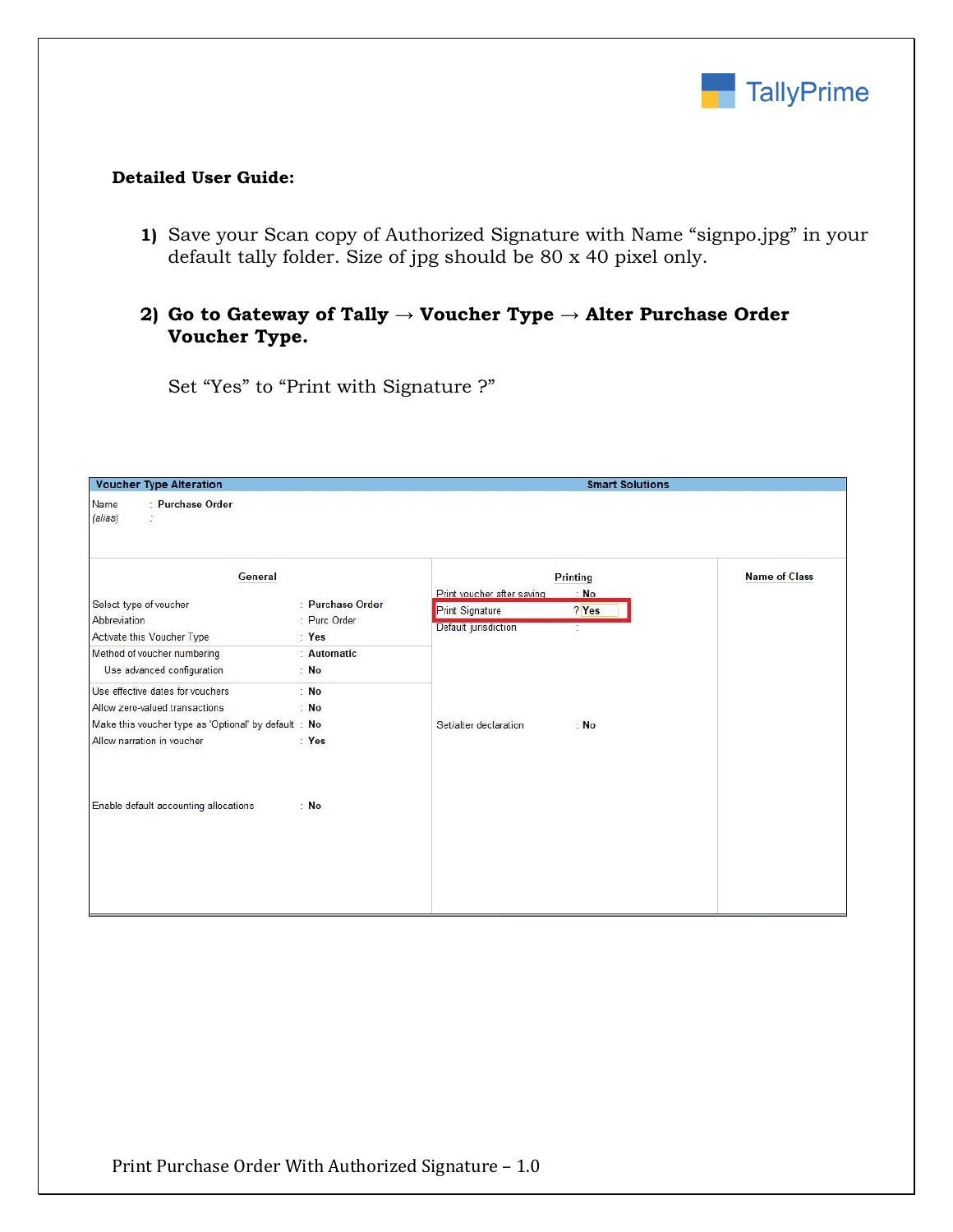

### **3] While taking print out of any Purchase Order press F12 and set "Yes" to "Print with Sign"**

|     | <b>Print Configuration</b>                   |                       |    |
|-----|----------------------------------------------|-----------------------|----|
|     | <b>List of Configurations</b>                |                       |    |
|     |                                              |                       |    |
|     |                                              | Show More             |    |
|     | <b>Voucher Details</b>                       |                       |    |
|     | <b>Print With Sign</b>                       | Yes                   |    |
|     | <b>Use Simple format</b>                     | Yes                   |    |
|     | Show Serial No.                              | Yes                   |    |
|     | Show Quantity                                | Yes                   |    |
|     | Show Quantity with Alternate Unit            | Yes                   |    |
|     | Show Alternate Unit in separate column       | No                    |    |
|     | Show Actual Quantity                         | No                    |    |
|     | Show Rate                                    | Yes                   |    |
|     | Show Amount                                  | Yes                   |    |
|     | Show Discount %                              | Yes                   |    |
|     | Show Delivery Date/Batch details             | Yes                   |    |
| Ρı  | Show Godown Name                             | No.                   |    |
|     | Show Godown Address                          | No                    |    |
| Til | Show Part No.                                | No                    |    |
|     | Show Additional Descriptions for Stock Items | Yes                   |    |
| Ρı  | Show Additional Descriptions for Ledgers     | No.                   |    |
| p;  | Display name for Stock Items                 | Name Only             | ml |
|     | <b>Show Narration</b>                        | No                    | m  |
| Νť  | <b>Statutory Details</b>                     |                       |    |
|     | Show Rate of Duty for Stock Items            | No                    |    |
|     | Show GST Rate (in %)                         | No                    |    |
|     | Show HSN/SAC                                 | No                    |    |
|     | <b>Header Information</b>                    |                       |    |
|     | Title                                        | <b>PURCHASE ORDER</b> |    |
|     | Title (for Optional Vouchers)                | <b>PURCHASE ORDER</b> |    |
|     | Optimise printing to save paper              | No                    |    |
|     | Choose details to show second page onwards   | No                    |    |
|     | <b>Company Details</b>                       |                       |    |
|     | Show Company Name                            | Yes                   |    |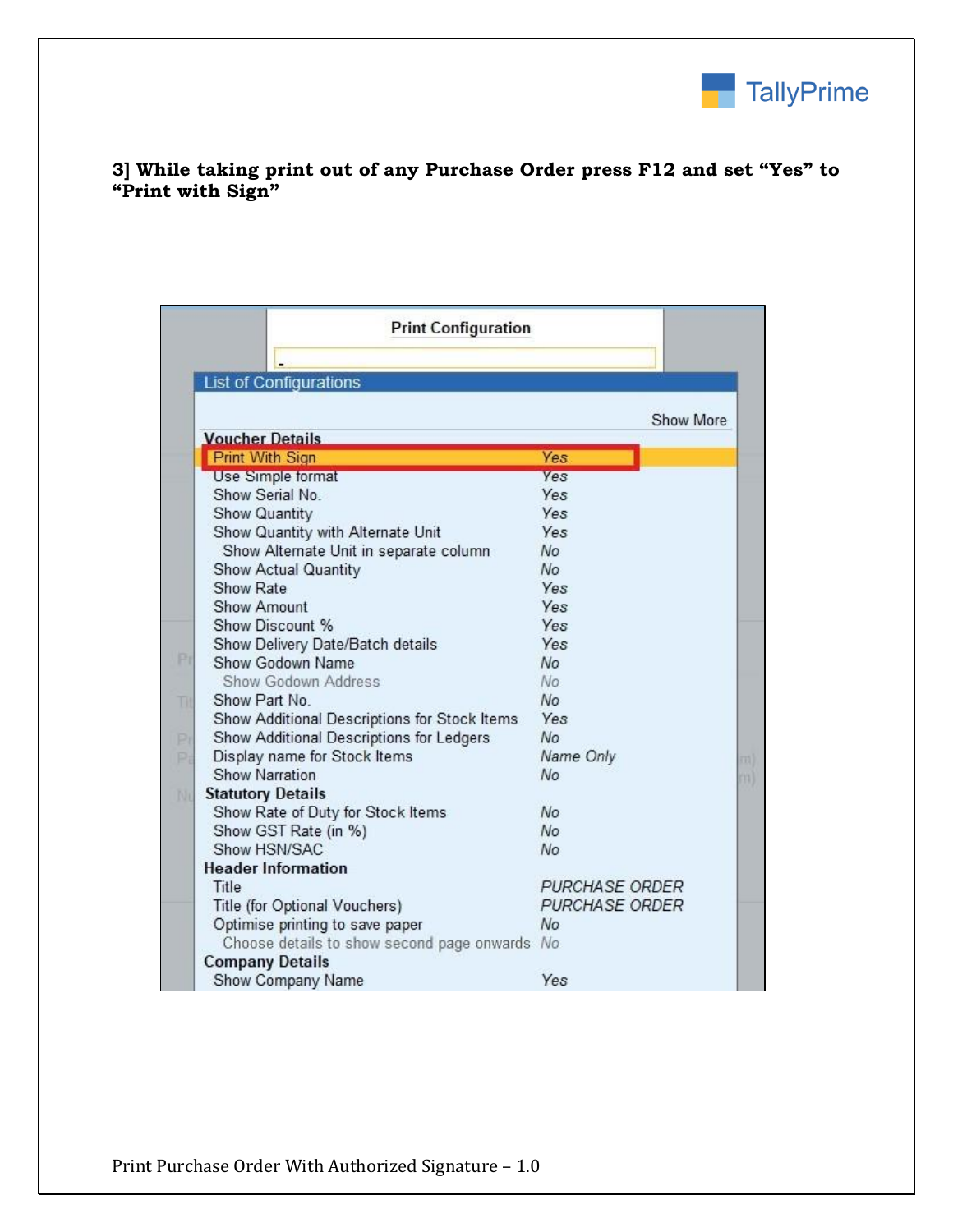

|                                                                                              |                                                                                                       |            | <b>PURCHASE ORDER</b> |              |     |                  |                       |  |
|----------------------------------------------------------------------------------------------|-------------------------------------------------------------------------------------------------------|------------|-----------------------|--------------|-----|------------------|-----------------------|--|
|                                                                                              | Invoice To                                                                                            |            | Vaucher No.           |              |     | Desteed          |                       |  |
|                                                                                              | \$mart \$olutions                                                                                     |            |                       |              |     | 1-A pr-20        |                       |  |
|                                                                                              | 102, Grand Apurva Complex,<br>Nr.Forlume Palace Holel,<br>Opp., Kelam Electronics<br>Jammeper,36 1001 |            |                       |              |     |                  | Mode/Terms of Payment |  |
|                                                                                              |                                                                                                       |            | Reference No. & Date. |              |     | Other References |                       |  |
|                                                                                              | GSTINUIN. 24AHVBN45898                                                                                |            |                       |              |     |                  |                       |  |
| Sitate Nerrie: Gujarat, Code : 24<br>E-Mel : augstautomation@gmel.com<br>Consignee (Ship to) |                                                                                                       |            | Dispatched through    |              |     | Desination       |                       |  |
|                                                                                              | A mardeep Technologies                                                                                |            |                       |              |     |                  |                       |  |
|                                                                                              | 102, Grand Apurva Complex, Nr. Fortune Palace                                                         |            | Terms of Delivery     |              |     |                  |                       |  |
|                                                                                              | Hotel, Opp., Ketan Electronics, Jamnagar, 361001                                                      |            |                       |              |     |                  |                       |  |
|                                                                                              | <b>GST IN/UIN</b><br>: 24AHVBN45896<br>State Name<br>: Gujarat, Code : 24                             |            |                       |              |     |                  |                       |  |
|                                                                                              |                                                                                                       |            |                       |              |     |                  |                       |  |
|                                                                                              | Supplier (Bill from)                                                                                  |            |                       |              |     |                  |                       |  |
|                                                                                              | A mar deep Tech nologies                                                                              |            |                       |              |     |                  |                       |  |
|                                                                                              | State Name<br>: Gujarat, Code: 24                                                                     |            |                       |              |     |                  |                       |  |
|                                                                                              |                                                                                                       |            |                       |              |     |                  |                       |  |
|                                                                                              |                                                                                                       |            |                       |              |     |                  |                       |  |
| SI                                                                                           | Description of Goods                                                                                  | Due on:    | Quantity              | Rate         | per | Disc.%           | Amount                |  |
| No                                                                                           |                                                                                                       |            |                       |              |     |                  |                       |  |
| $\mathbf{t}$                                                                                 | Dell Laptop                                                                                           | $1-Apr-20$ | 2 Nos                 | 5.000.00 Nos |     |                  | 10,000.00             |  |
|                                                                                              |                                                                                                       |            |                       |              |     |                  |                       |  |
|                                                                                              |                                                                                                       |            |                       |              |     |                  |                       |  |
|                                                                                              | CGST                                                                                                  |            |                       |              |     |                  | 900.00                |  |
|                                                                                              | <b>SGST</b>                                                                                           |            |                       |              |     |                  | 900.00                |  |
|                                                                                              |                                                                                                       |            |                       |              |     |                  |                       |  |
|                                                                                              |                                                                                                       |            |                       |              |     |                  |                       |  |
|                                                                                              |                                                                                                       |            |                       |              |     |                  |                       |  |
|                                                                                              |                                                                                                       |            |                       |              |     |                  |                       |  |
|                                                                                              |                                                                                                       |            |                       |              |     |                  |                       |  |
|                                                                                              |                                                                                                       |            |                       |              |     |                  |                       |  |
|                                                                                              | Total                                                                                                 |            | $2$ Nos               |              |     |                  | ₹11,800.00            |  |
|                                                                                              | Amaunt Chargeable (in words)                                                                          |            |                       |              |     |                  | E & O.E               |  |
|                                                                                              | INREleven Thousand Eight Hundred Only                                                                 |            |                       |              |     |                  |                       |  |
|                                                                                              |                                                                                                       |            |                       |              |     |                  |                       |  |
|                                                                                              |                                                                                                       |            |                       |              |     |                  |                       |  |
|                                                                                              |                                                                                                       |            |                       |              |     |                  |                       |  |
|                                                                                              |                                                                                                       |            |                       |              |     |                  |                       |  |
|                                                                                              |                                                                                                       |            |                       |              |     |                  |                       |  |
|                                                                                              |                                                                                                       |            |                       |              |     |                  |                       |  |
|                                                                                              |                                                                                                       |            |                       |              |     |                  | for Smart Solutions   |  |
|                                                                                              |                                                                                                       |            |                       |              |     |                  |                       |  |
|                                                                                              |                                                                                                       |            |                       |              |     |                  |                       |  |
|                                                                                              |                                                                                                       |            |                       |              |     |                  |                       |  |
|                                                                                              |                                                                                                       |            |                       |              |     |                  |                       |  |
|                                                                                              |                                                                                                       |            |                       |              |     |                  |                       |  |

# **4] Purchase Order with Authorized Signature will be as :**

## **Note : Same Way In Simple Format Invoice**

Print Purchase Order With Authorized Signature – 1.0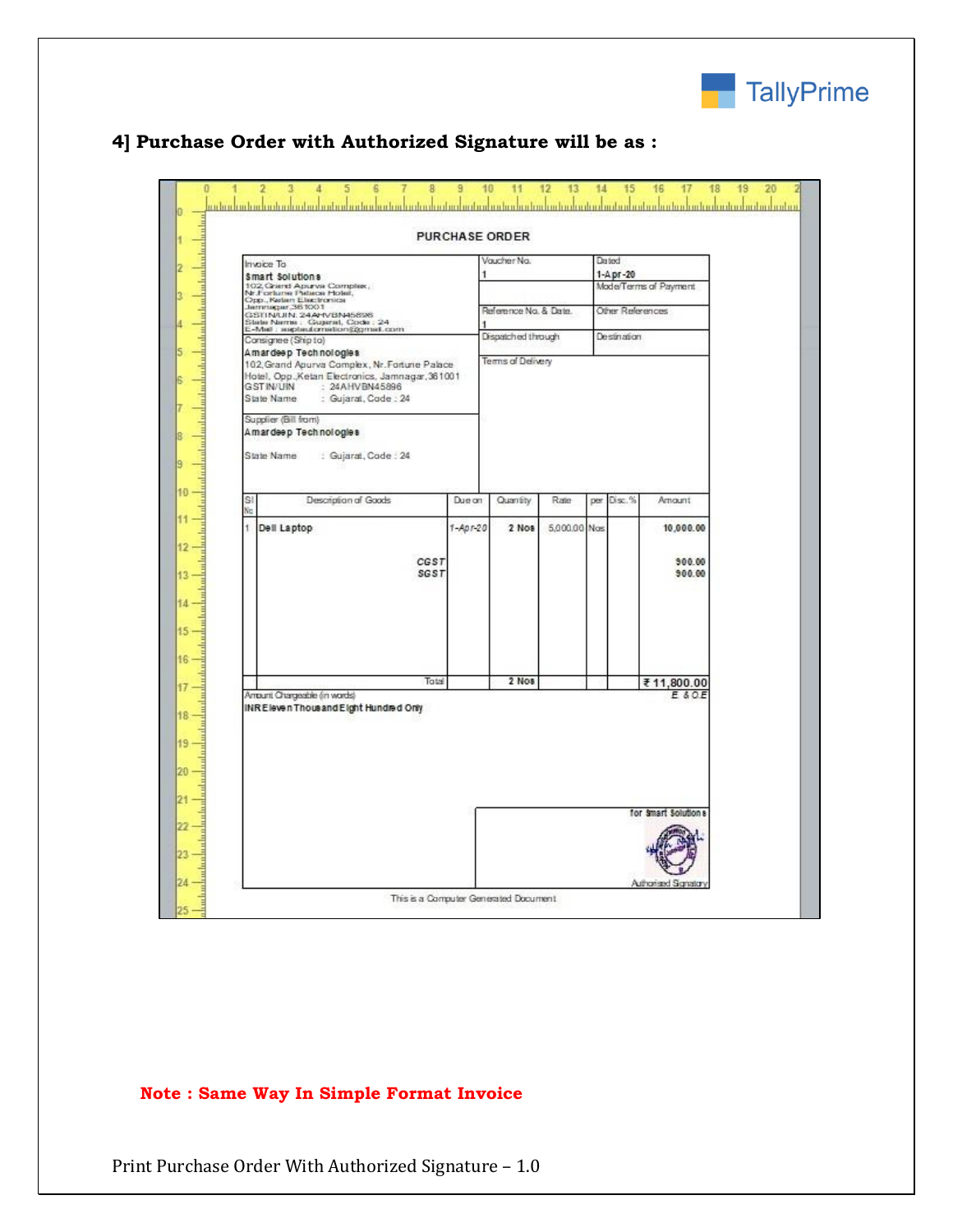

# FAQ

#### **Which version/release of TallyPrime does the add-on support?**

This add-on will work only from TallyPrime Release 1.0 onwards.

#### **How will I get support for this add-on?**

For any functional support requirements please do write to us on mail@aaplautomation.com or call us at +91-288-2713956/57/58, +91-9023726215/16, 9099908115, 9825036442.

# **If I need some enhancements / changes to be incorporated for the add-on, whom should I contact?**

Please to write to us on mail@aaplautomation.com with your additional requirements and we will revert to you in 24 hours.

#### **Will new features added be available to us?**

We offer one year availability of all support and new features free of cost. After one year, nominal subscription cost will be applicable to you to continue to get free support and updates.

#### **What will happen after one year?**

There is no fixed annual charge to be payable mandatory. However if any changes are required in our Add-On to make compatible with New Release of TallyPrime then the modification Charges will be applied.

#### **I am using a multi-site. Can I use the same Add-on for all the sites?**

No, one Add-on will work only for 1 site. You need to purchase again if you want to use the same Add-on for more sites.

#### **TDL Management screen shows errors with the Add-on. What do I do?**

Check whether the error is because of the Add-on or because of clashes between 2 TDLs (An add-on is also a TDL). In case of clashes, disable one or more TDLs and check which TDL has the error. If the Add-on has a problem, you can report it to us.